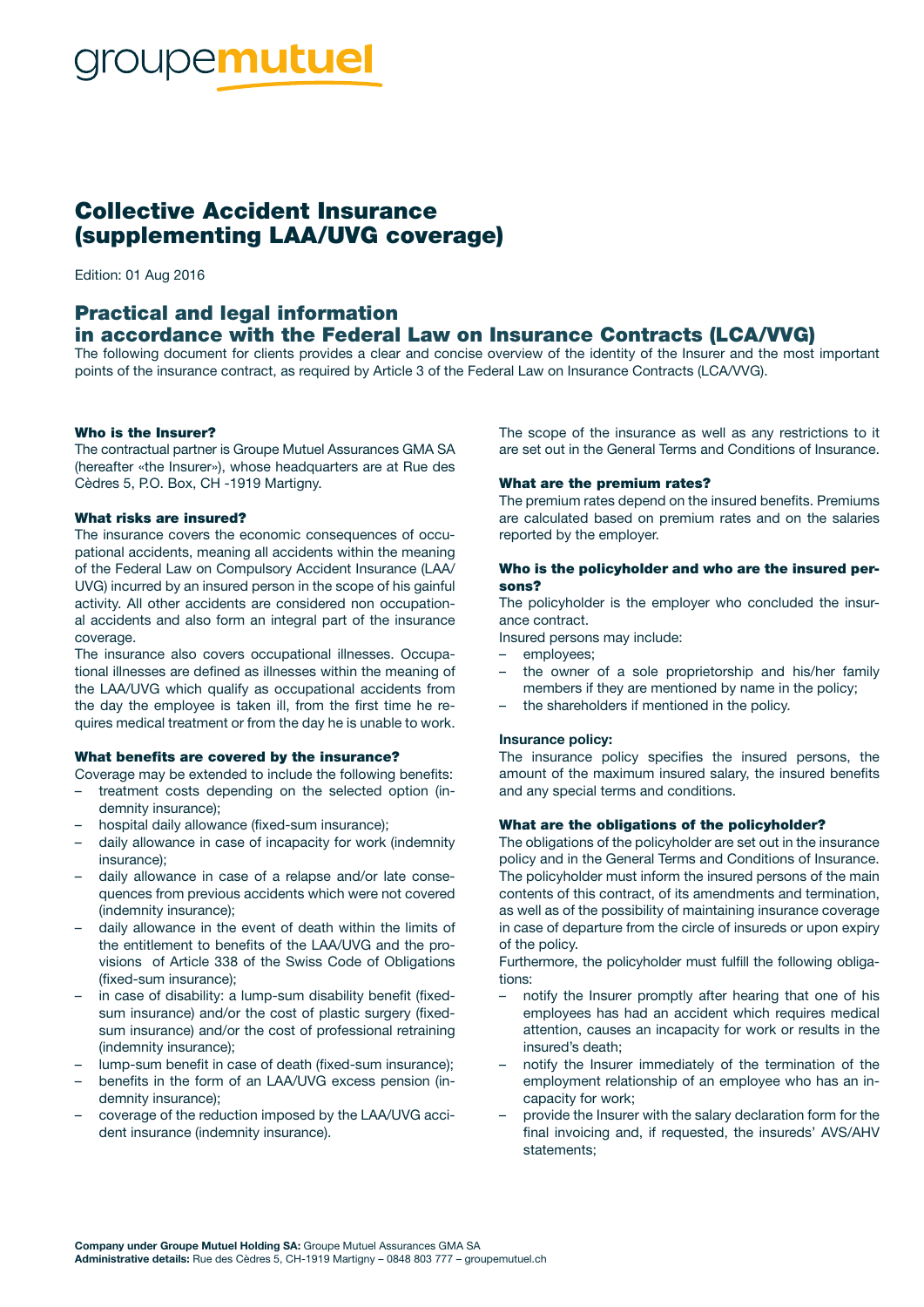- afford the Insurer or the Insurer's agents access to the company's books and accounting information and to the documentation sent to the AVS/AHV Compensation Fund;
- provide any document capable of establishing the entitlement to benefits;
- notify the Insurer of any event likely to aggravate risks (e.g. change in corporate business activities or in the insured's profession).

The obligations of the policyholder are set out in the General Terms and Conditions of Insurance.

#### What are the obligations of the insured person?

The insured person must fulfill the following obligations:

– notify his employer or the Insurer promptly of any accident requiring medical attention or causing an incapacity for work.

If the insured dies as a result of the accident, this obligation is incumbent upon the survivors of the deceased who are entitled to benefits;

- consult a licensed doctor at his practice at the latest three days following the beginning of the incapacity and follow the doctor's instructions;
- cooperate with the Insurer and with social insurance institutions;
- make all efforts to limit damages;
- remain available for any necessary administrative or medical investigations during the period of incapacity for work;
- in case of fraud or insurance fraud attempts, the insured person shall pay for the investigation expenses incurred by the Insurer for the verification of the incapacity and follow-up of his case.

The obligations of the insured are set out in the General Terms and Conditions of Insurance.

#### Under what circumstances can the Insurer reduce or refuse insurance benefits?

The Insurer waives its rights to reduce its benefits for all accidents insured by the policy and caused recklessly or through gross negligence within the meaning of the LAA/UVG, subject to the exclusions provided for in the general terms and conditions of insurance.

#### Cash benefits will be reduced mutatis mutandis to the LAA/UVG insurance:

- when the accident was caused while committing an offence;
- in case of participation in brawls and fights;
- when the insured exposes himself to danger by seriously provoking a third party;
- if the insured participates in disturbances.

#### Benefits may be reduced or refused temporarily or definitively:

- if either the policyholder or the insured person does not respect his obligations;
- if the insured person refuses to comply with the Insurer's instructions or fails to appear for a medical examination requested by the Insurer;

if the insured refuses to provide all information on the facts which could serve, to his knowledge, to determine the entitlement to benefits.

Any restrictions to benefits are set out in the General Terms and Conditions of Insurance.

#### When does the contract begin?

The contract is concluded once the Insurer has notified acceptance of the proposal.

The policy indicates the effective date.

#### When does the insurance contract end?

The contract expiry date is 31 December of a calendar year. The policyholder can terminate the contract in the following cases:

- on expiry of the contract, subject to three months' notice; the notice of termination shall be deemed valid if it is received by the Insurer at the latest on 30 September. If the contract is not terminated, it shall be automatically extended for one year at a time.
- after each claim which a benefit is paid out for by the Insurer, at the latest 14 days after having become aware of the payment of the claim by the Insurer;
- if the Insurer changes the premiums; in this case, the notice of termination must reach the Insurer before the end of the calendar year.

#### The insurance also ends:

- if the company ceases its business activities;
- following non-payment of premiums;
- when the headquarters or the place of residence of the policyholder is transferred abroad.

#### In which case can the Insurer terminate the contract?

upon expiry of the policy unless, the contract is terminated by the policyholder no later than on 30 September of the current calendar year.

If the contract is not terminated it shall be automatically extended for one year at a time;

- when the policyholder makes or attempts to make illegal profits causing the Insurer prejudice;
- the Insurer expressly waives his right conferred to him by the LCA/VVG to cancel the contract following loss or damage save in case of abuse, misrepresentation, fraud or non-disclosure, or attempted abuse, misrepresentation, fraud or non-disclosure by the policyholder.

These lists only contain the most common possible reasons for termination. The General Terms and Conditions of Insurance and the LCA/VVG contain other possible reasons.

#### When does the insurance coverage begin?

Coverage starts from the time the contract is effective but not before the first day of employment, or as soon as the entitlement to the first salary arises, and in any event from the moment the employee sets off to work.

#### When does the insurance coverage end?

For each insured person, insurance coverage ceases:

if the insured person departs from the insurance contract: